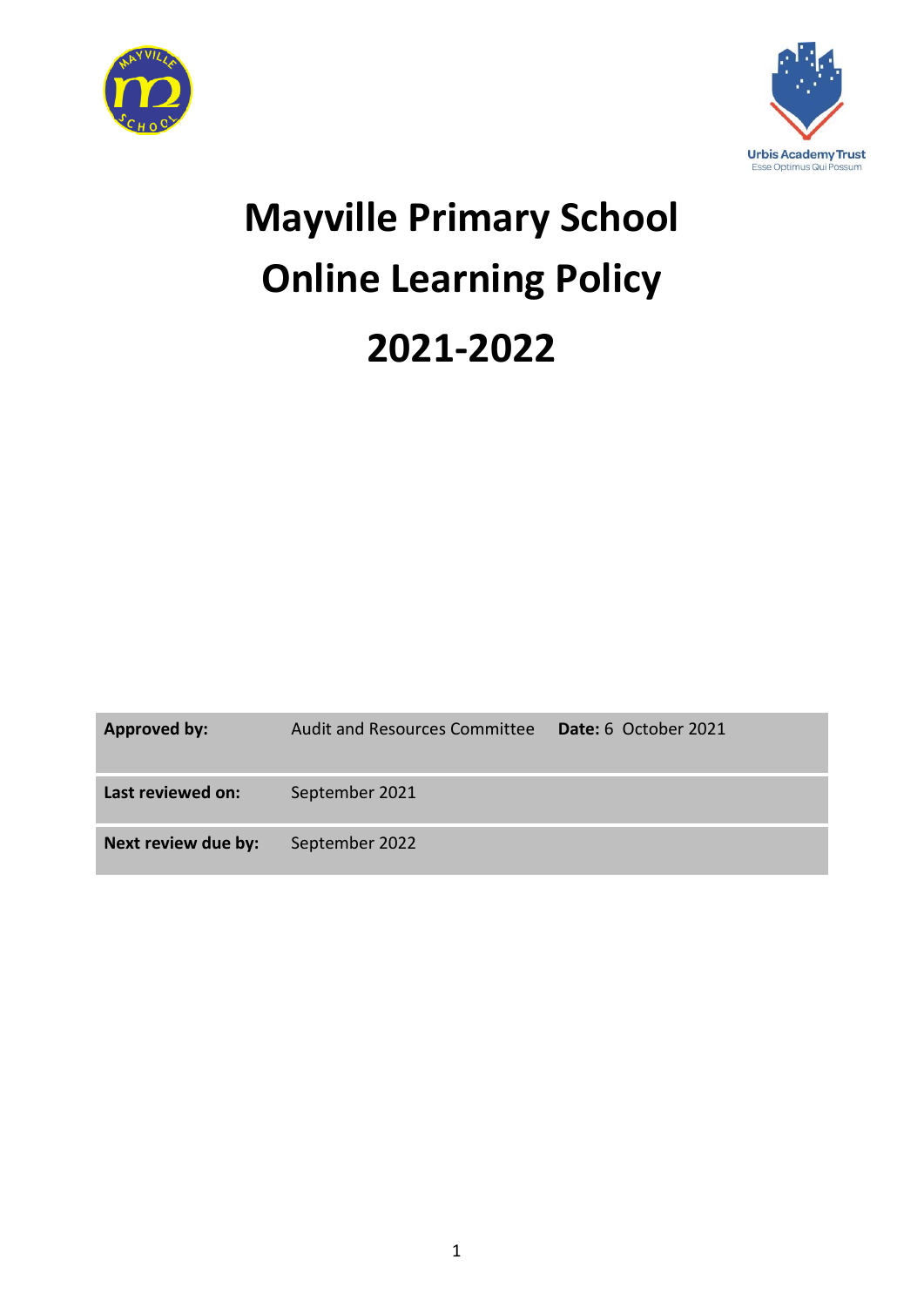# **1. AIMS**

- 1.1 Our school aims to:
	- Have robust processes in place to ensure the online safety of pupils, staff, volunteers and trustees
	- Deliver an effective approach to online safety, which empowers us to protect and educate
	- the whole school community in its use of technology
	- Establish clear mechanisms to identify, intervene and escalate an incident, where appropriate.

# **2. LEGISLATION AND GUIDANCE**

- 2.1 This policy is based on the Department for Education's (DfE) Statutory Safeguarding Guidance, [Keeping Children Safe in Education](https://www.gov.uk/government/publications/keeping-children-safe-in-education--2) 2021, and its advice for schools on:
	- [Teaching online safety in schools](https://www.gov.uk/government/publications/teaching-online-safety-in-schools)
	- [Preventing and tackling bullying](https://www.gov.uk/government/publications/preventing-and-tackling-bullying) and [cyber-bullying: advice for Headteachers and](https://www.gov.uk/government/publications/preventing-and-tackling-bullying)  [school staff](https://www.gov.uk/government/publications/preventing-and-tackling-bullying)
	- [Searching, screening and confiscation.](https://www.gov.uk/government/publications/searching-screening-and-confiscation)
- 2.2 It also refers to the Department's guidance on protecting children from [radicalisation.](https://www.gov.uk/government/publications/protecting-children-from-radicalisation-the-prevent-duty) It reflects existing legislation, including but not limited to the [Education Act 1996](https://www.legislation.gov.uk/ukpga/1996/56/contents) (as amended), the [Education and Inspections Act 2006](https://www.legislation.gov.uk/ukpga/2006/40/contents) and the [Equality Act 2010.](https://www.legislation.gov.uk/ukpga/2010/15/contents) In addition, it reflects the [Education Act 2011,](http://www.legislation.gov.uk/ukpga/2011/21/contents/enacted) which has given teachers stronger powers to tackle cyber-bullying by, if necessary, searching for and deleting inappropriate images or files on pupils' electronic devices where they believe there is a 'good reason' to do so.
- 2.3 This policy complies with our funding agreement and articles of association.

## **3. ROLES AND RESPONSIBILITIES**

### 3.1 **The Governing Board**

- 3.1.1 The trustees have overall responsibility for monitoring this policy and holding the headteacher to account for its implementation.
- 3.1.2 The trustees will co-ordinate regular meetings with appropriate staff to discuss online safety, and monitor online safety logs as provided by the designated safeguarding lead (DSL).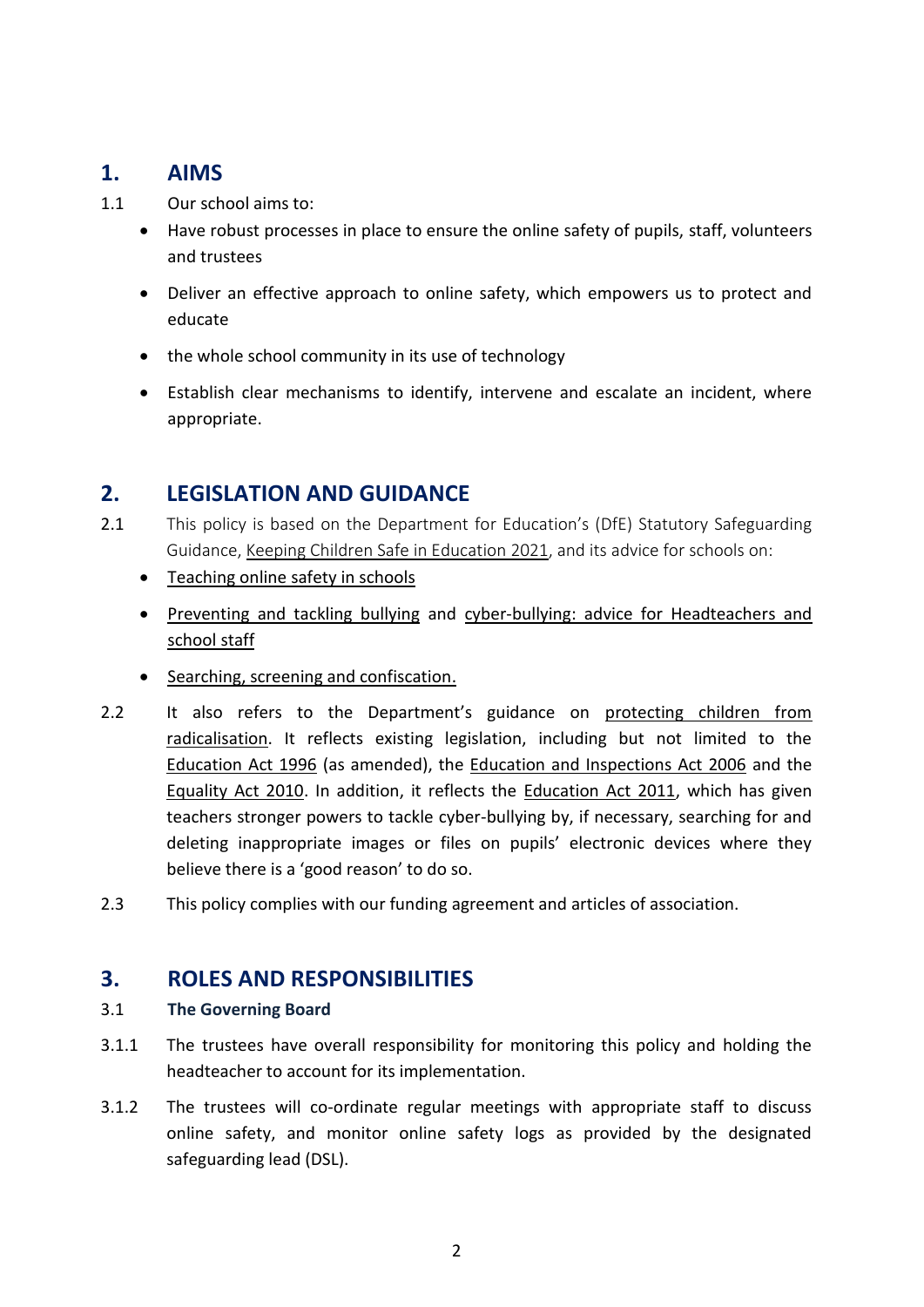#### 3.1.3 All trustees will:

- Ensure that they have read and understand this policy
- Agree and adhere to the terms on acceptable use of the school's ICT systems and the internet (appendix 3).

#### 3.2 **The Headteacher**

3.2.1 The headteacher is responsible for ensuring that staff understand this policy, and that it is being implemented consistently throughout the school.

### 3.3 **The Designated Safeguarding Lead**

- 3.3.1 Details of the school's DSL deputies are set out in our child protection and safeguarding policy, as well relevant job descriptions.
- 3.3.2 The DSL takes lead responsibility for online safety in school, in particular:
	- Supporting the headteacher in ensuring that staff understand this policy and that it is being implemented consistently throughout the school
	- Working with the headteacher, ICT manager and other staff, as necessary, to address any online safety issues or incidents
	- Ensuring that any online safety incidents are logged and dealt with appropriately in line with this policy
	- Ensuring that any incidents of cyber-bullying are logged and dealt with appropriately in line with the school behaviour policy
	- Updating and delivering staff training on online safety
	- Liaising with other agencies and/or external services if necessary
	- Providing regular reports on online safety in school to the headteacher and/or governing board.
	- This list is not intended to be exhaustive.

### 3.4 **The ICT Manager**

- 3.4.1 The ICT manager is responsible for:
	- Putting in place appropriate filtering and monitoring systems, which are updated on a regular basis and keeping pupils safe from potentially harmful and inappropriate content and contact online while at school, including terrorist and extremist material
	- Ensuring that the school's ICT systems are secure and protected against viruses and malware, and that such safety mechanisms are updated regularly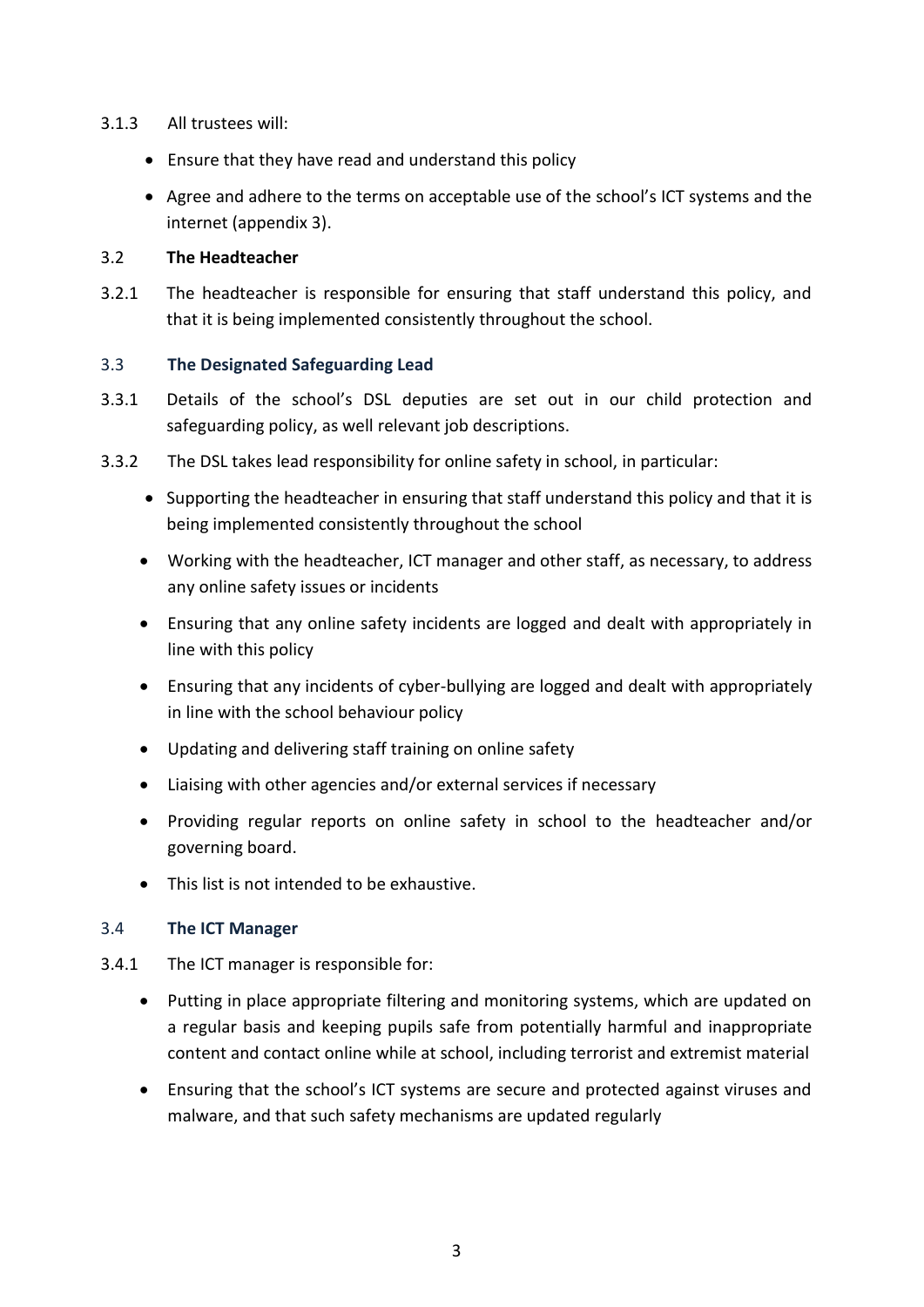- Conducting a full security check and monitoring the school's ICT. Blocking access to potentially dangerous sites and, where possible, preventing the downloading of potentially dangerous files
- This list is not intended to be exhaustive.

### 3.5 **All Staff and Volunteers**

- 3.5.1 All staff, including contractors and agency staff, and volunteers are responsible for:
	- Maintaining an understanding of this policy
	- Implementing this policy consistently
	- Agreeing and adhering to the terms on acceptable use of the school's ICT systems and the internet and ensuring that pupils follow the school's terms on acceptable use
	- Working with the DSL to ensure that any online safety incidents are logged and dealt with appropriately in line with this policy
	- Ensuring that any incidents of cyber-bullying are dealt with appropriately in line with the school behaviour policy
	- This list is not intended to be exhaustive.

#### **3.6 Parents**

- 3.6.1 Parents are expected to:
	- Notify a member of staff or the Headteacher of any concerns or queries regarding this policy
	- Ensure their child has read, understood and agreed to the terms on acceptable use of the school's ICT systems and internet
- 3.6.2 Parents can seek further guidance on keeping children safe online from the following organisations and websites:
	- What are the issues? [UK Safer Internet Centre](https://www.saferinternet.org.uk/advice-centre/parents-and-carers/what-are-issues)
	- Hot topics [Childnet International](http://www.childnet.com/parents-and-carers/hot-topics)
	- Parent factsheet [Childnet International](https://www.childnet.com/resources/parents-and-carers-resource-sheet)

### 3.7 **Visitors and Members of the Community**

3.7.1 Visitors and members of the community who use the school's ICT systems or internet will be made aware of this policy, when relevant, and expected to read and follow it. If appropriate, they will be expected to agree to the terms on acceptable use.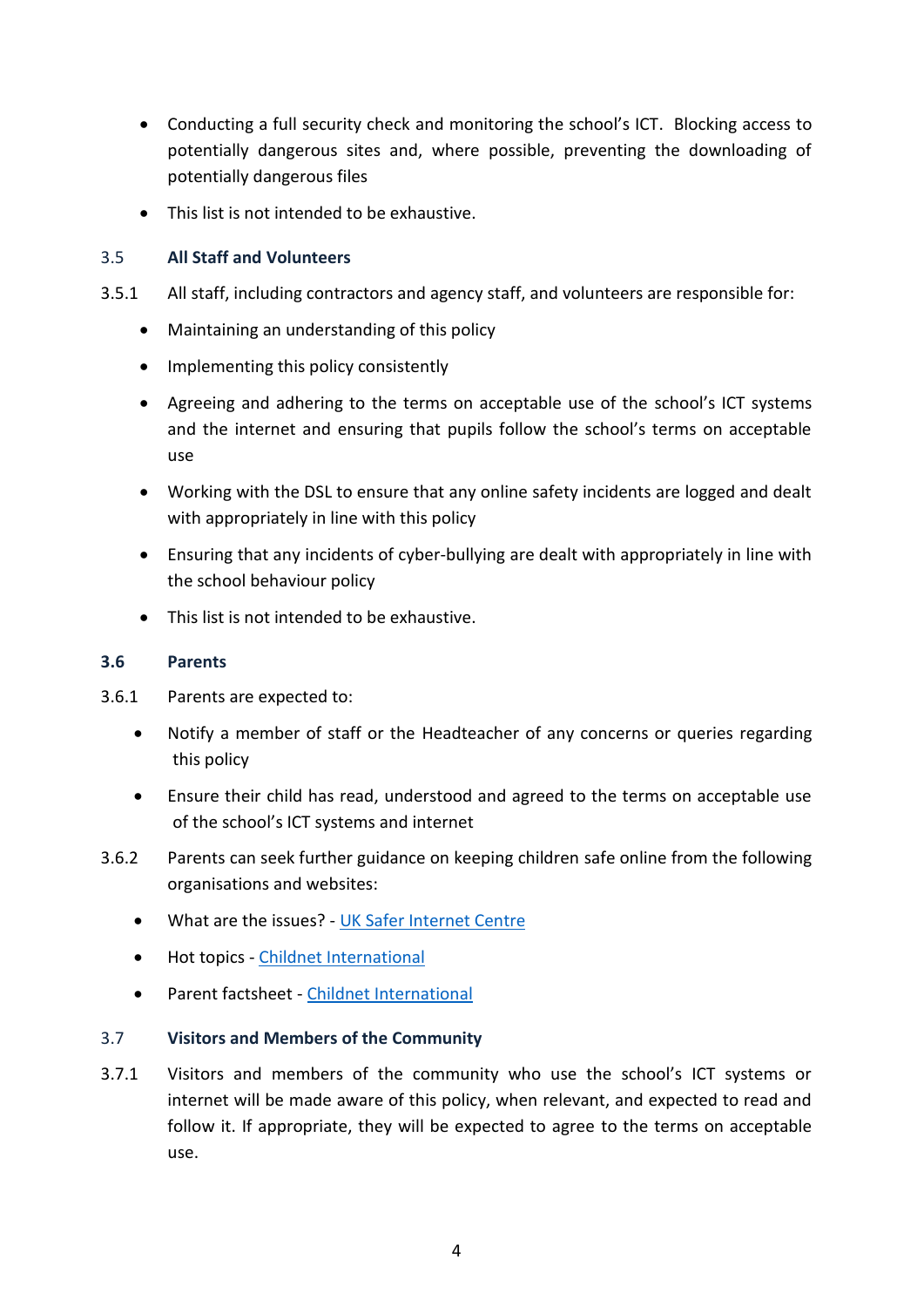# **4. EDUCATING PUPILS ABOUT ONLINE SAFETY**

4.1 Pupils will be taught about online safety as part of the curriculum:

Following guidance from the [National Curriculum Computing Programmes of Study.](https://www.gov.uk/government/publications/national-curriculum-in-england-computing-programmes-of-study/national-curriculum-in-england-computing-programmes-of-study)

- 4.2 In **Key Stage 1**, pupils will be taught to:
	- Use technology safely and respectfully, keeping personal information private
	- Identify where to go for help and support when they have concerns about content or contact on the internet or other online technologies.
- 4.3 Pupils in **Key Stage 2** will be taught to:
	- Use technology safely, respectfully and responsibly
	- Recognise acceptable and unacceptable behaviour
	- Identify a range of ways to report concerns about content and contact.
- 4.4 By the **end of primary school**, pupils will know:
	- That people sometimes behave differently online, including by pretending to be someone they are not
	- That the same principles apply to online relationships and face-to-face relationships, including the importance of respect for others online, including when we are anonymous
	- The rules and principles for keeping safe online, how to recognise risks, harmful content and contact, and how to report them
	- How to critically consider their online friendships and sources of information including awareness of the risks associated with people they have never met
	- How information and data is shared and used online
	- How to respond safely and appropriately to adults they may encounter (in all contexts, including online) whom they do not know.
- 4.5 The safe use of social media and the internet will also be covered in other subjects where relevant.
- 4.6 The school will use assemblies to raise pupils' awareness of the dangers that can be encountered online and may also invite speakers to talk to pupils about this.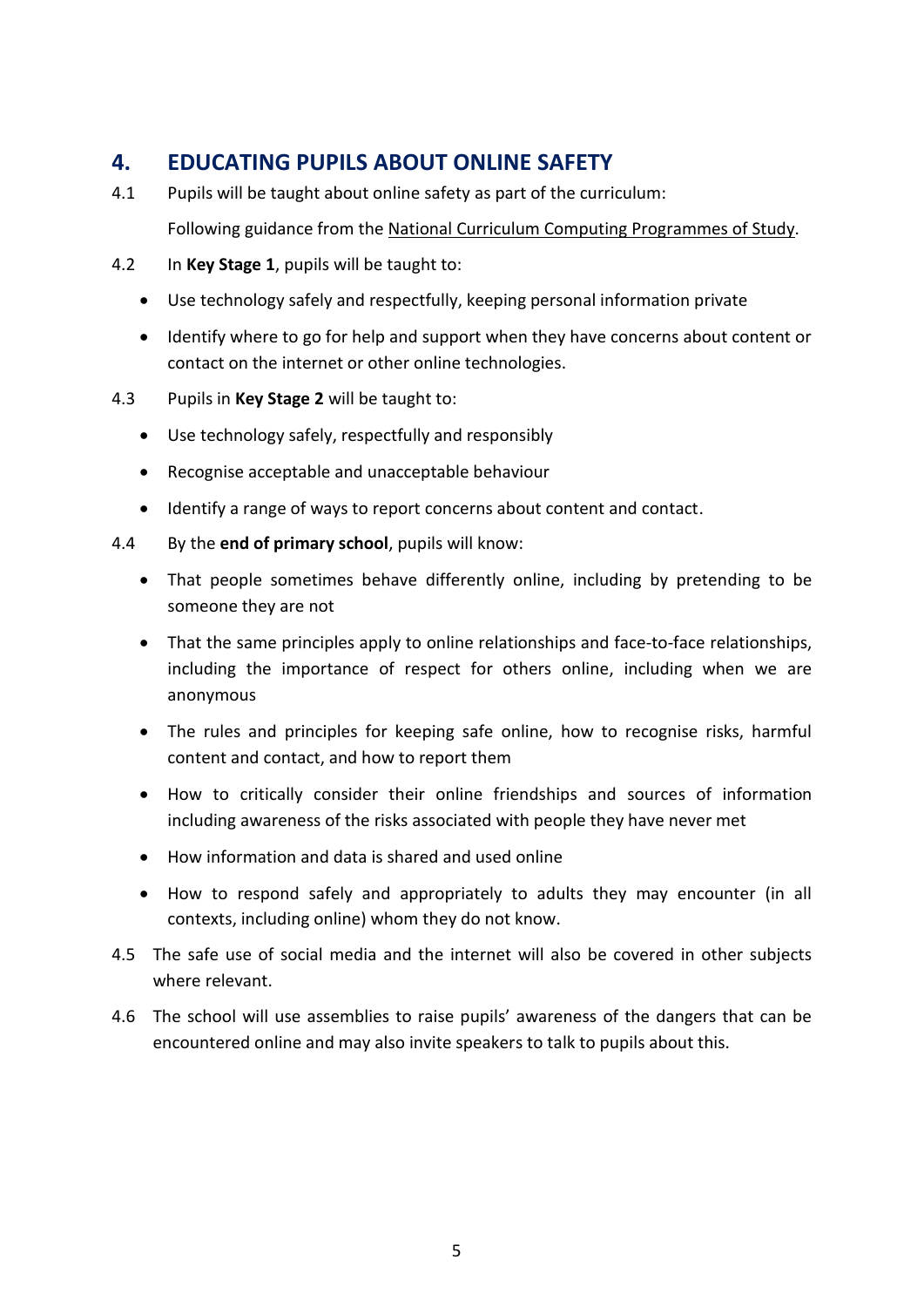## **5. EDUCATING PARENTS ABOUT ONLINE SAFETY**

- 5.1 The school will raise parents' awareness of internet safety via letters, the school website and the weekly Newsletter. This policy will also be shared with parents. If parents have any queries or concerns in relation to online safety, these should be raised in the first instance with the headteacher and/or the DSL.
- 5.2 Concerns or queries about this policy can be raised with any member of staff or the headteacher.

## **6. CYBER-BULLYING**

### 6.1 **Definition**

6.1.1 Cyber-bullying takes place online, such as through social networking sites, messaging apps or gaming sites. Like other forms of bullying, it is the repetitive, intentional harming of one person or group by another person or group, where the relationship involves an imbalance of power. (See also the school behaviour policy).

#### 6.2 **Preventing and Addressing Cyber-Bullying**

6.2.1 To help prevent cyber-bullying, we will ensure that pupils understand what it is and what to do if they become aware of it happening to them or others. We will ensure that pupils know how they can report any incidents and are encouraged to do so, including where they are a witness rather than the victim.

- 6.2.2 The school will actively discuss cyber-bullying with pupils, explaining the reasons why it occurs, the forms it may take and what the consequences can be.
- 6.2.3 Teaching staff are also encouraged to find opportunities to use aspects of the curriculum to cover cyber-bullying. This includes personal, social, health and economic (PSHE) education, and other subjects where appropriate.
- 6.2.4 All staff, trustees and volunteers (where appropriate) receive training on cyberbullying, its impact and ways to support pupils, as part of safeguarding training.
- 6.2.5 The school also sends information/leaflets on cyber-bullying to parents so that they are aware of the signs, how to report it, and how they can support children who may be affected.
- 6.2.6 In relation to a specific incident of cyber-bullying, the school will follow the processes set out in the school behaviour policy. Where illegal, inappropriate or harmful material has been spread among pupils, the school will use all reasonable endeavours to ensure the incident is contained.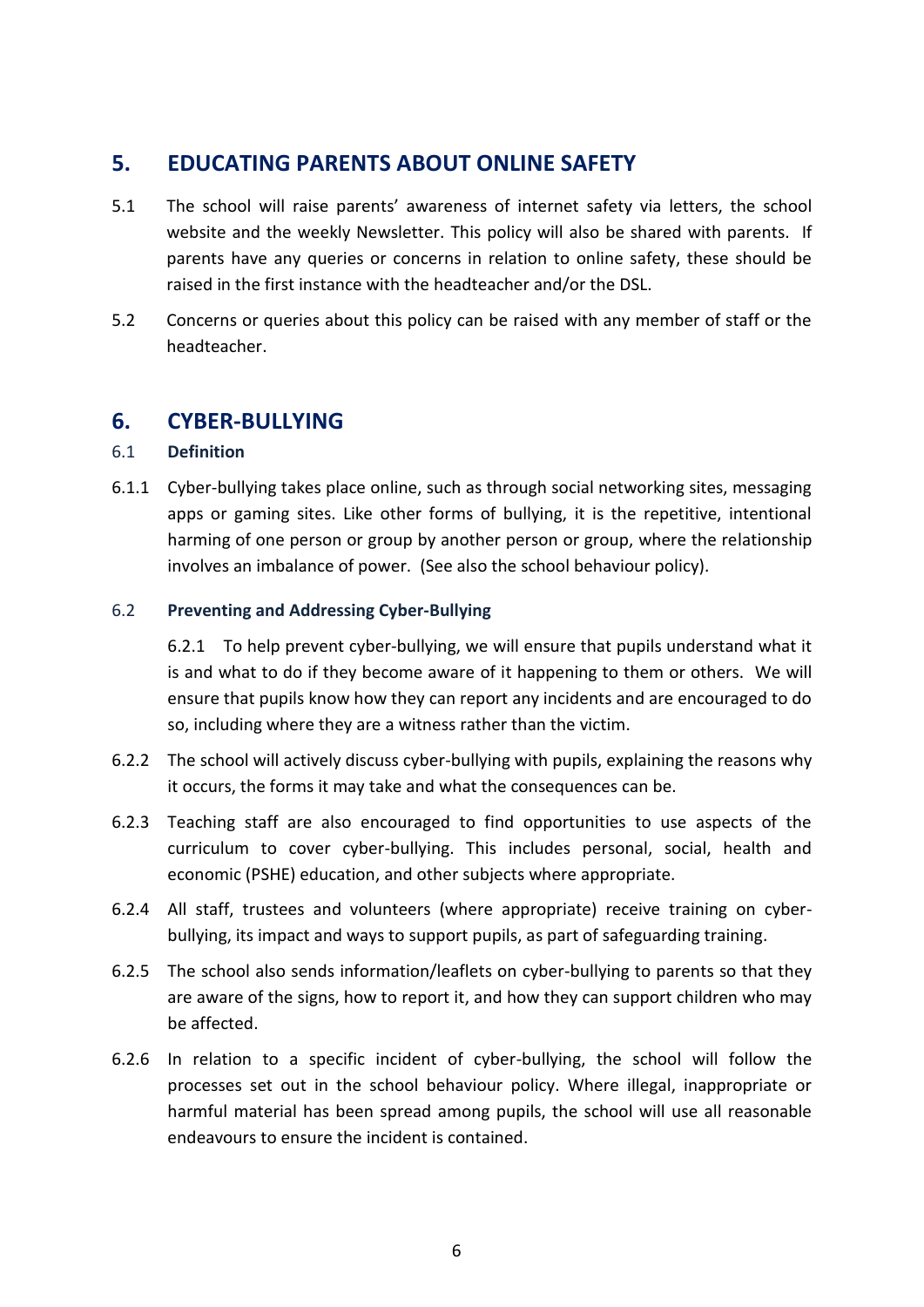6.2.7 The DSL will consider whether the incident should be reported to the police if it involves illegal material, and will work with external services if it is deemed necessary to do so.

# **7. EXAMINING ELECTRONIC DEVICES**

- 7.1 School staff have the specific power under the Education and Inspections Act 2006 (which has been increased by the Education Act 2011) to search for and, if necessary, delete inappropriate images or files on pupils' electronic devices, including mobile phones, iPads and other tablet devices, where they believe there is a 'good reason' to do so.
- 7.2 When deciding whether there is a good reason to examine or erase data or files on an electronic device, staff must reasonably suspect that the data or file in question has been, or could be, used to:
	- Cause harm, and/or
	- Disrupt teaching, and/or
	- Break any of the school rules
- 7.3 If inappropriate material is found on the device, it is up to the staff member, in conjunction with the DSL or other member of the senior leadership team to decide whether they should:
	- Delete that material, or
	- Retain it as evidence (of a criminal offence or a breach of school discipline), and/or
	- Report it to the police.
- 7.4 Any searching of pupils will be carried out in line with the DfE's latest guidance on [screening, searching and confiscation.](https://www.gov.uk/government/publications/searching-screening-and-confiscation)
- 7.5 Any complaints about searching for, or deleting inappropriate images or files on pupils' electronic devices will be dealt with through the school complaints procedure.

# **8. MANAGING EMAIL**

- Staff will only use official school provided email accounts to communicate with pupils and parents, as approved by the Senior Leadership Team.
- Access in school to external personal email accounts may be blocked.
- Emails sent to external organisations should be written carefully before sending, in the same way as a letter written on school headed paper would be.
- The forwarding of chain messages is not permitted.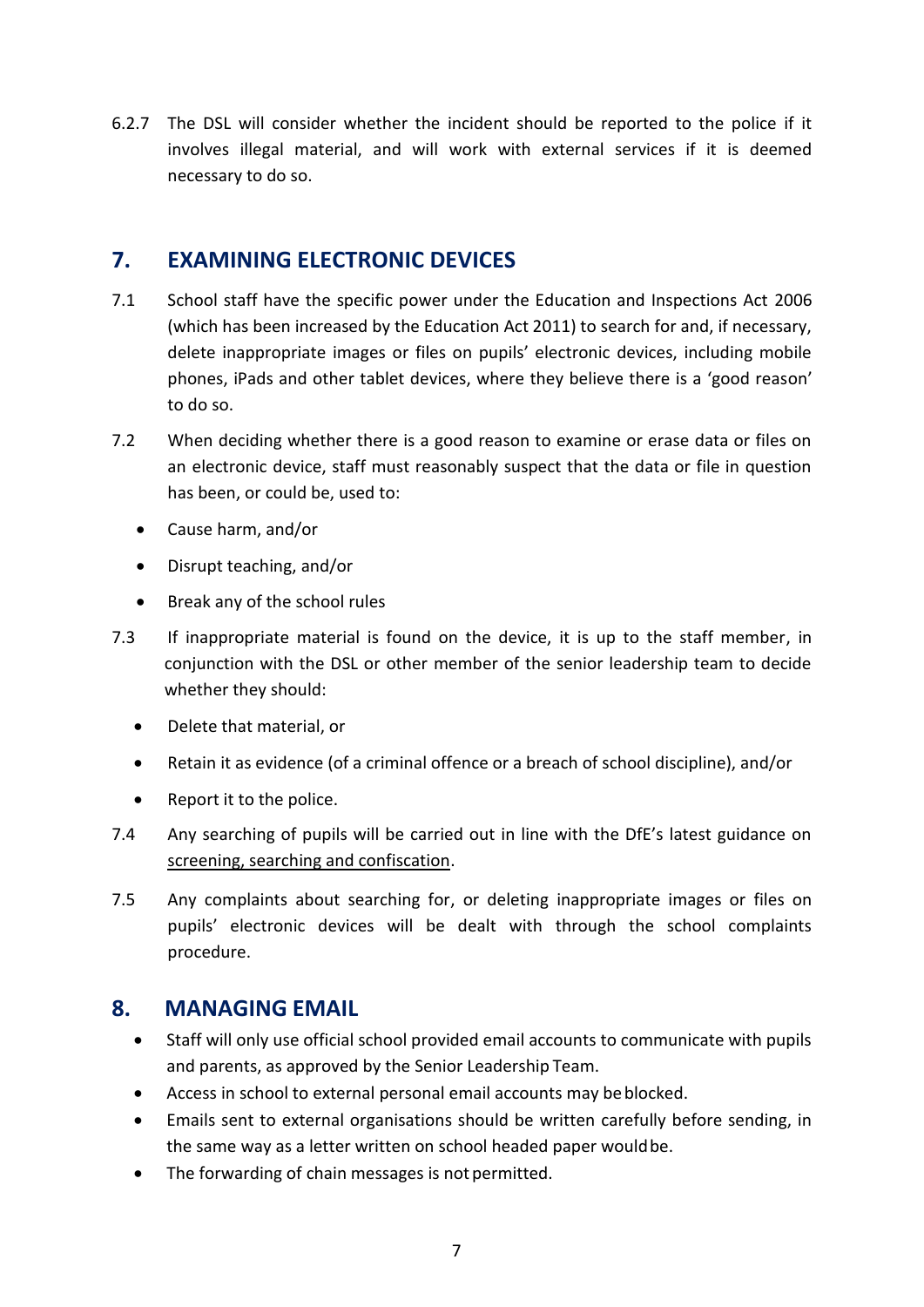- Staff should not use personal email accounts during school hours or for professional purposes.
- The official school email service may be regarded as safe and secure and is monitored. Staff and pupils should therefore use only the school email service to communicate with others when in school, or on school systems (e.g. by remote access).
- Users need to be aware that email communications may bemonitored.
- Users must immediately report, to the nominated person, the receipt of any email that makes them feel uncomfortable, is offensive, threatening or bullying in nature and must not respond to any such email.
- Any digital communication between staff and pupils or parents must be professional in tone and content. These communications may only take place on official (monitored) school systems. Personal email addresses, text messaging or public chat/social networking programmes must not be used for these communications.
- Pupils should be taught about email safety issues, such as the risks attached to the use of personal details. They should also be taught strategies to deal with inappropriate emails and be reminded of the need to write emails clearly and correctly and not include any unsuitable or abusivematerial.
- Personal information should not be posted on the school website and only official email addresses should be used to identify members of staff.
- Spam, phishing and virus attachments can make email dangerous. The school ICT provider ensures mail is virus checked (ingoing and outgoing), includes spam filtering and backs emails updaily.

# **9. USE OF DIGITAL AND VIDEO IMAGES**

- 9.1 The development of digital imaging technologies has created significant benefits to learning, allowing staff and pupils instant use of images that they have recorded themselves or downloaded from the internet.
- 9.2 However, staff, pupils and parents/carers need to be aware of the risks associated with sharing images and with posting digital images on the internet. Those images may remain available on the internet forever and may cause harm or embarrassment to individuals in the short or longer term. There are many reported incidents of employers carrying out internet searches for information about potential and existing employees. The school will inform and educate users about these risks and will implement procedures to reduce the likelihood of the potential for harm.
- 9.3 We gain parental permission for the use of digital photographs or video involving their child as part of the school agreement form when their child joins the school. This is a once in a school lifetime consent. Parents are required to inform the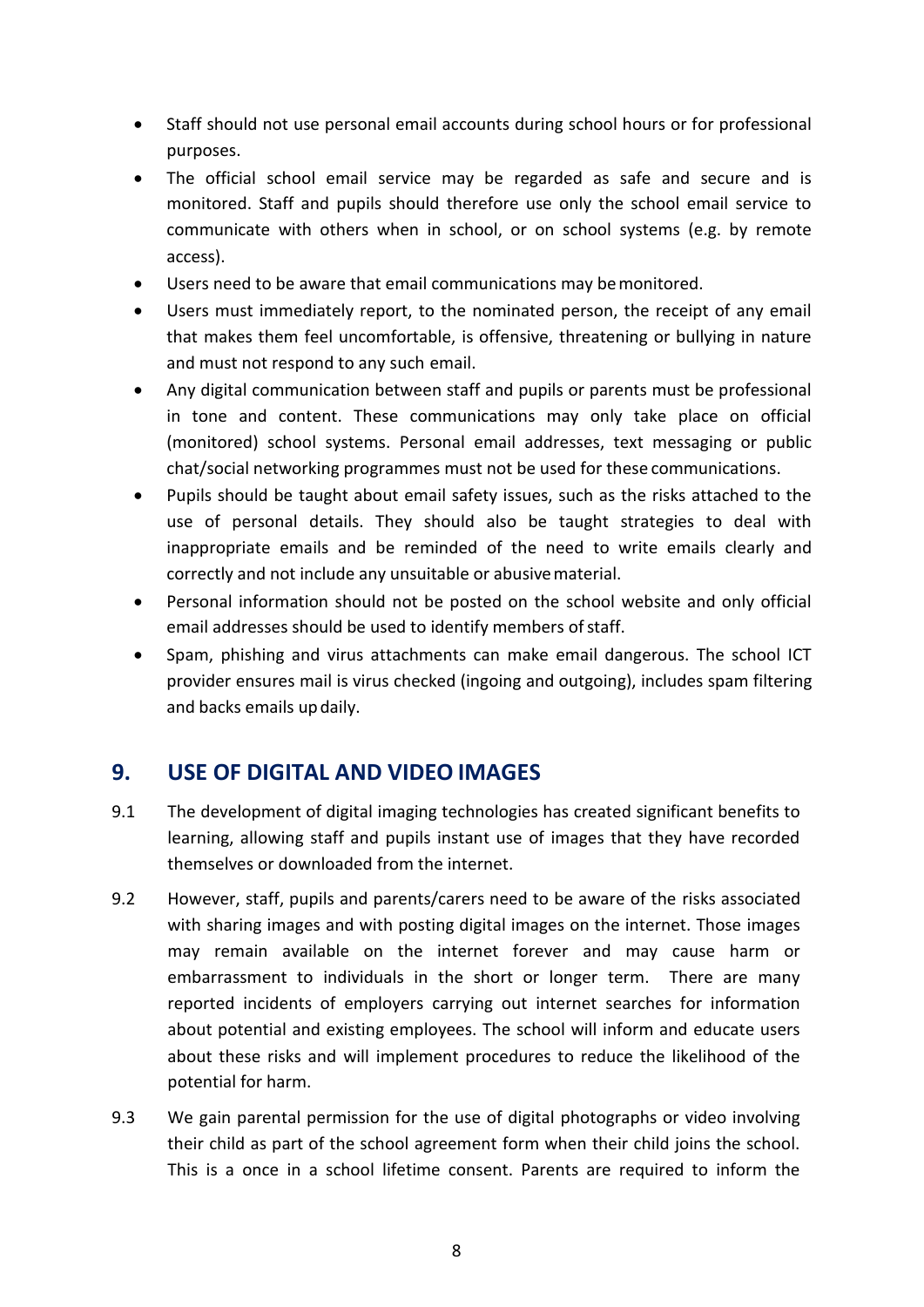school if their consent changes.

- 9.4 We do not identify pupils in online photographic materials or include the full names of pupils in the credits of any published school produced videomaterials/DVDs.
- 9.5 When using digital images, staff will inform and educate pupils about the risks associated with the taking, use, sharing, publication and distribution of images. In particular, pupils are advised to be very careful about placing any personal photos on any 'social' online network space. They are taught to understand the need to maintain privacy settings so as not to make public, personal information.
- 9.6 Staff sign the school's Acceptable Use Agreement and this includes a clause on the use of mobile phones/personal equipment for taking pictures ofpupils.
- 9.7 The school blocks/filters access to social networking sites or newsgroups, unless there is a specific approved educational purpose.
- 9.8 Staff are allowed to take digital/video images to support educational aims, but must follow school procedures concerning the sharing, distribution and publication of those images. Those images should only be taken on school equipment; the personal equipment of staff should not be used for such purposes.
- 9.9 Care should be taken when taking digital/video images that pupils are appropriately dressed and are not participating in activities that might bring the individuals or the school intodisrepute.
- 9.10 Pupils are taught about how images can be manipulated in their online safety education programme and also taught to consider how to publish for a wide range of audiences which might include Trustees, parents or younger children as part of their ICT scheme ofwork.
- 9.11 Pupils are taught that they should not post images or videos of others without their permission. We teach them about the risks associated with providing information with images (including the name of the file), that reveals the identity of others and their location, such as house number, street name or school. We teach them about the need to keep their data secure and what to do if they are subject to bullying or abuse.
- 9.12 If specific pupil photos (not group photos) are used on the school website, or in other high profile publications, the school will obtain individual parental or pupil permission for its long termuse.
- 9.13 Pupils' full names will not be used anywhere on a website, particularly in association with photographs.

# **10. MANAGING FILTERING**

- The school's broadband access will include filtering, appropriate to the age and maturity of pupils.
- The school will work with the school's broadband team to ensure that filtering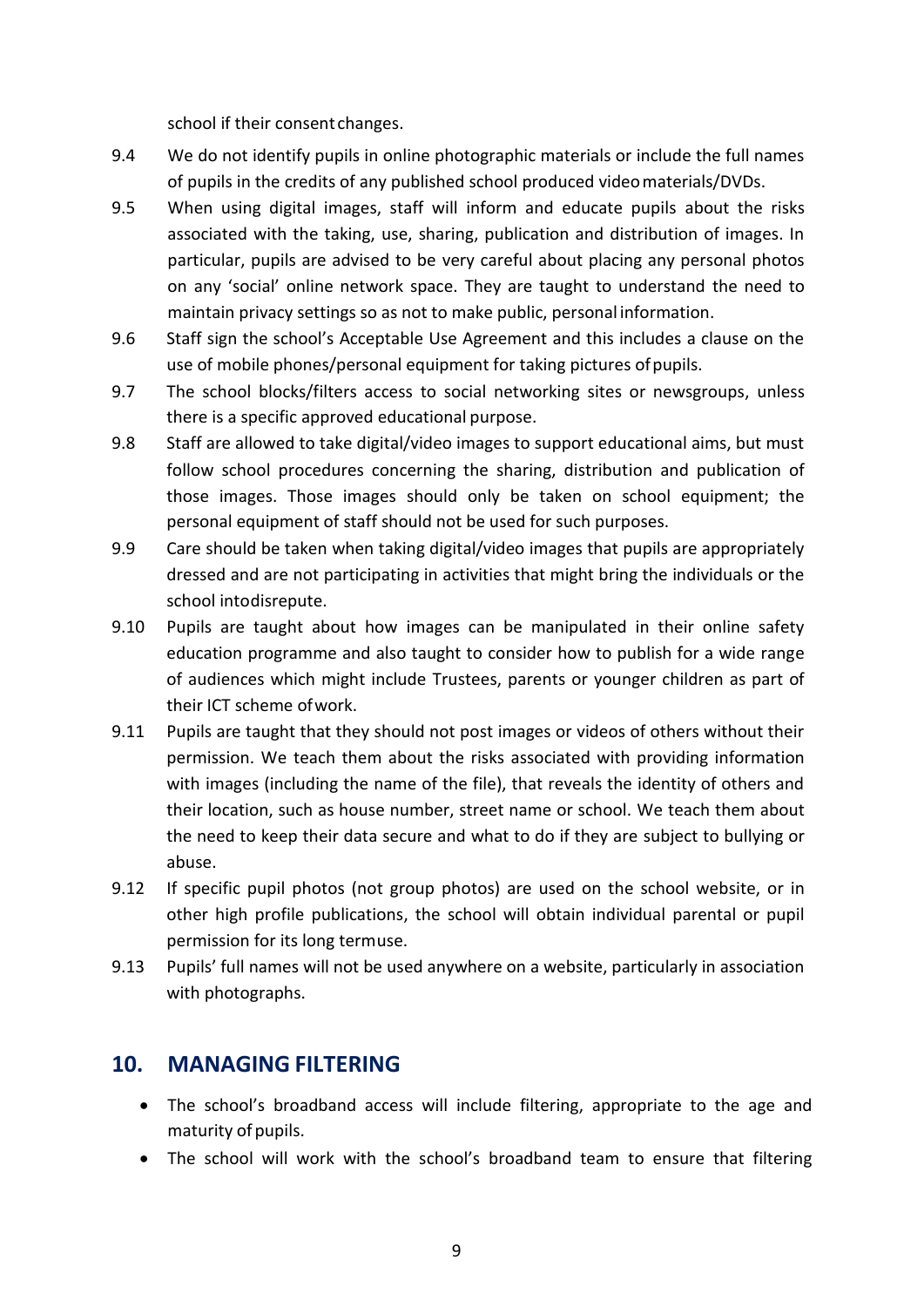procedures are continually reviewed.

- The school will have a clear procedure for reporting breaches of filtering. All members of the school community (all staff and all pupils) will be aware of this procedure.
- If staff or pupils discover unsuitable sites, the URL will be reported to the DSL who will then record the incident and escalate the concern as appropriate.
- The school filtering system will block all sites known to contain inappropriate information.
- Changes to the school filtering procedures will be risk-assessed by staff with educational and technical experience prior to any changes and where appropriate, with consent from the Senior LeadershipTeam.
- The school Senior Leadership Team will ensure that regular checks are made to ensure that the filtering methods selected are effective.
- The school's access strategy will be designed by educators to suit the age and curriculum requirements of the pupils, with advice from networkmanagers.

# **11. WEBCAMS AND CCTV**

- The school uses CCTV for security and safety. The only people with access to this are the headteacher, the business manager and the SSO's
- Notification of CCTV use is displayed at the front of the school. Please refer to the Information Commissioners Office (ICO) for further guidance and the school CCTV procedures. Notification of CCTV in operation is displayed on the school website and the schools' newsletter.

# **12. DATA PROTECTION**

- 12.1 Personal data will be recorded, processed, transferred and made available according to the GDPR May 2018, which states that personal data must be:
	- fairly and lawfully processed;
	- processed for limited purposes;
	- adequate, relevant and not excessive;
	- accurate;
	- kept no longer than is necessary;
	- processed in accordance with the data subject'srights;
	- secure;
	- only transferred to others with adequate protection.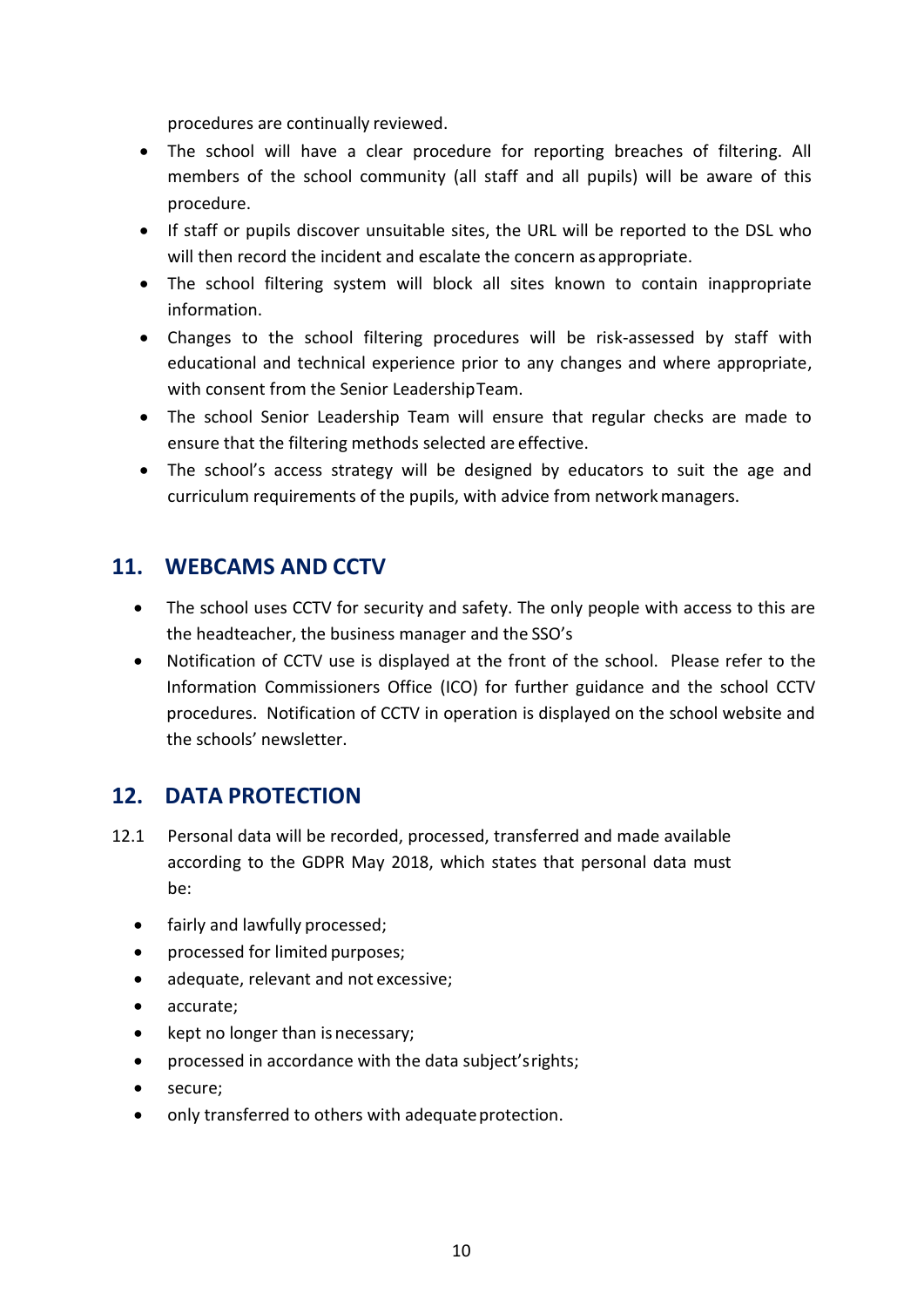# **13. ACCEPTABLE USE OF THE INTERNET IN SCHOOL**

- 13.1 All pupils, parents, staff, volunteers and trustees are expected to sign an agreement regarding the acceptable use of the school's ICT systems and the internet (appendices 1-3). Visitors will be expected to read and agree to the school's terms on acceptable use if relevant.
- 13.2 Use of the school's internet must be for educational purposes only, or for the purpose of fulfilling the duties of an individual's role.
- 13.3 We will monitor the websites visited by pupils, staff, volunteers, trustees and visitors (where relevant) to ensure they comply with the above.
- 13.4 More information is set out in the acceptable use agreements in appendices 1, 2 and 3.

## **14. PUPILS USING MOBILE DEVICES IN SCHOOL**

14.1 Pupils who walk alone to and from school are permitted to bring mobile devices into school. These should be handed into the class teacher on arrival to school.

## **15. STAFF WORKING REMOTELY**

- 15.1 Staff must ensure that their device is secure and password-protected, and that they do not share their password with others. They must take all reasonable steps to ensure the security of their work device when using it outside school. Any USB devices containing data relating to the school must be encrypted.
- 15.2 If staff have any concerns over the security of their device, they must seek advice from the ICT manager.

# **16. STAFF USE OF PERSONAL DEVICES**

- Mobile phones and personally owned devices will be switched off or switched to 'silent'mode.
- Bluetooth communication should be switched off and mobile phones or personally owned devices will not be used during teaching periods.
- Staff should not use personal devices, such as mobile phones or cameras to take photos or videos of pupils and will only use work-provided equipment for this purpose.
- Where members of staff are required to use a mobile phone for school duties, for instance in case of emergency during off-site activities, or for contacting pupils or parents, then a school mobile phone will be provided and used. In an emergency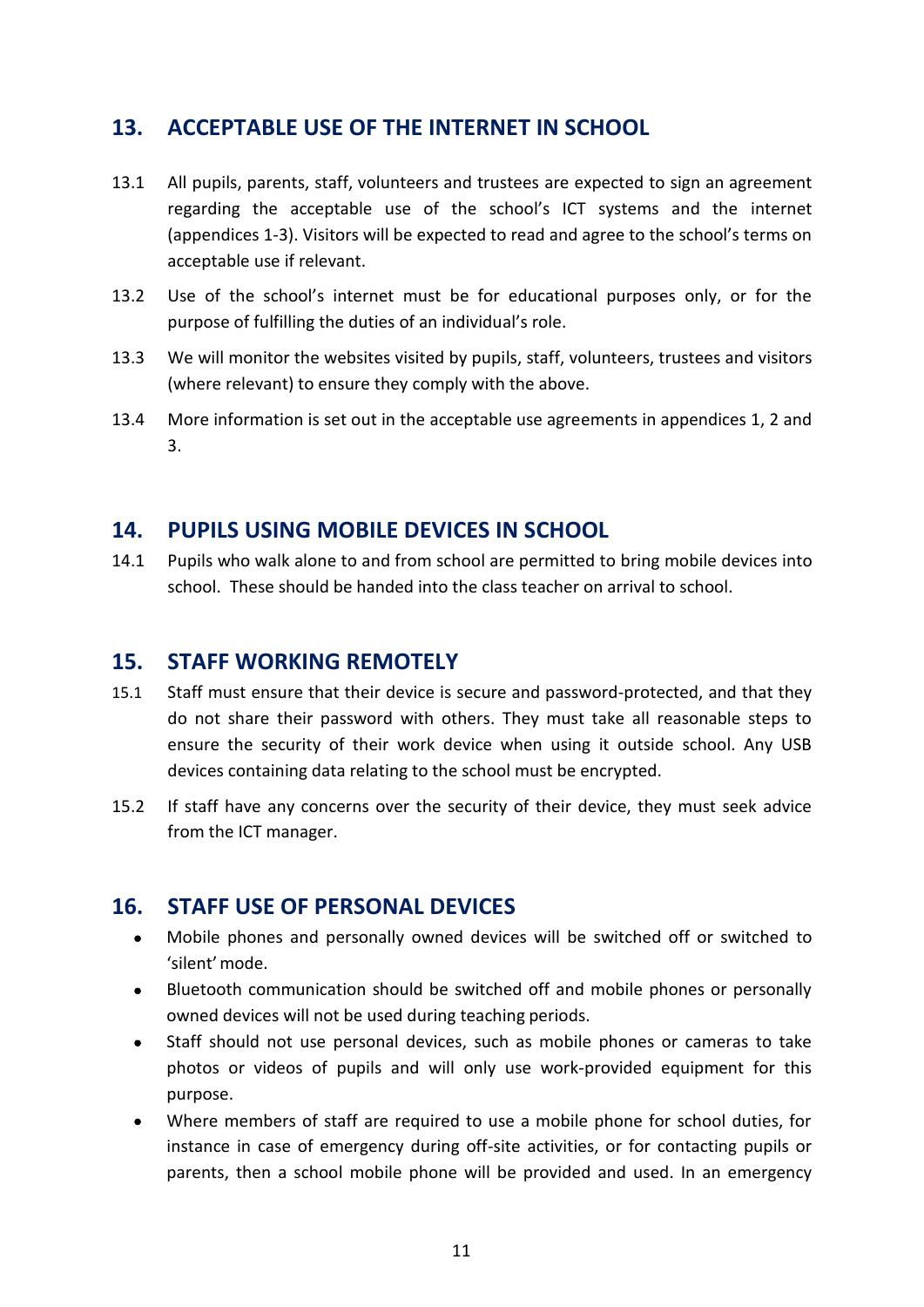where a staff member does not have access to a school- owned device, they should use their own device and hide (by inputting 141) their own mobile number for confidentiality purposes.

 If a member of staff breaches the school policy and procedures then disciplinary action may betaken.

## **17. HOW THE SCHOOL WILL RESPOND TO ISSUES OF MISUSE**

- 17.1 Where a pupil misuses the school's ICT systems or internet, we will follow the procedures set out in our behaviour and safeguarding policies. The action taken will depend on the individual circumstances, nature and seriousness of the specific incident, and will be proportionate.
- 17.2 Where a staff member misuses the school's ICT systems or the internet, or misuses a personal device where the action constitutes misconduct, the matter will be dealt with in accordance with the staff disciplinary procedures. The action taken will depend on the individual circumstances, nature and seriousness of the specific incident.
- 17.3 The school will consider whether incidents, which involve illegal activity or content, or otherwise serious incidents, should be reported to the police.

## **18. TRAINING**

- 18.1 All new staff members will receive training, as part of their induction, on safe internet use and online safeguarding issues, including cyber-bullying and the risks of online radicalisation.
- 18.2 All staff members will receive refresher training at least once each academic year as part of safeguarding training, as well as relevant updates as required (for example through emails, and staff meetings).
- 18.3 The DSL and deputies will undertake child protection and safeguarding training, which will include online safety, at least every 2 years. They will also update their knowledge and skills on the subject of online safety at regular intervals, and at least annually.
- 18.4 Trustees will receive training on safe internet use and online safeguarding issues as part of their safeguarding training.
- 18.5 Volunteers will receive appropriate training and updates, if applicable.
- 18.6 More information about safeguarding training is set out in our child protection and safeguarding policy.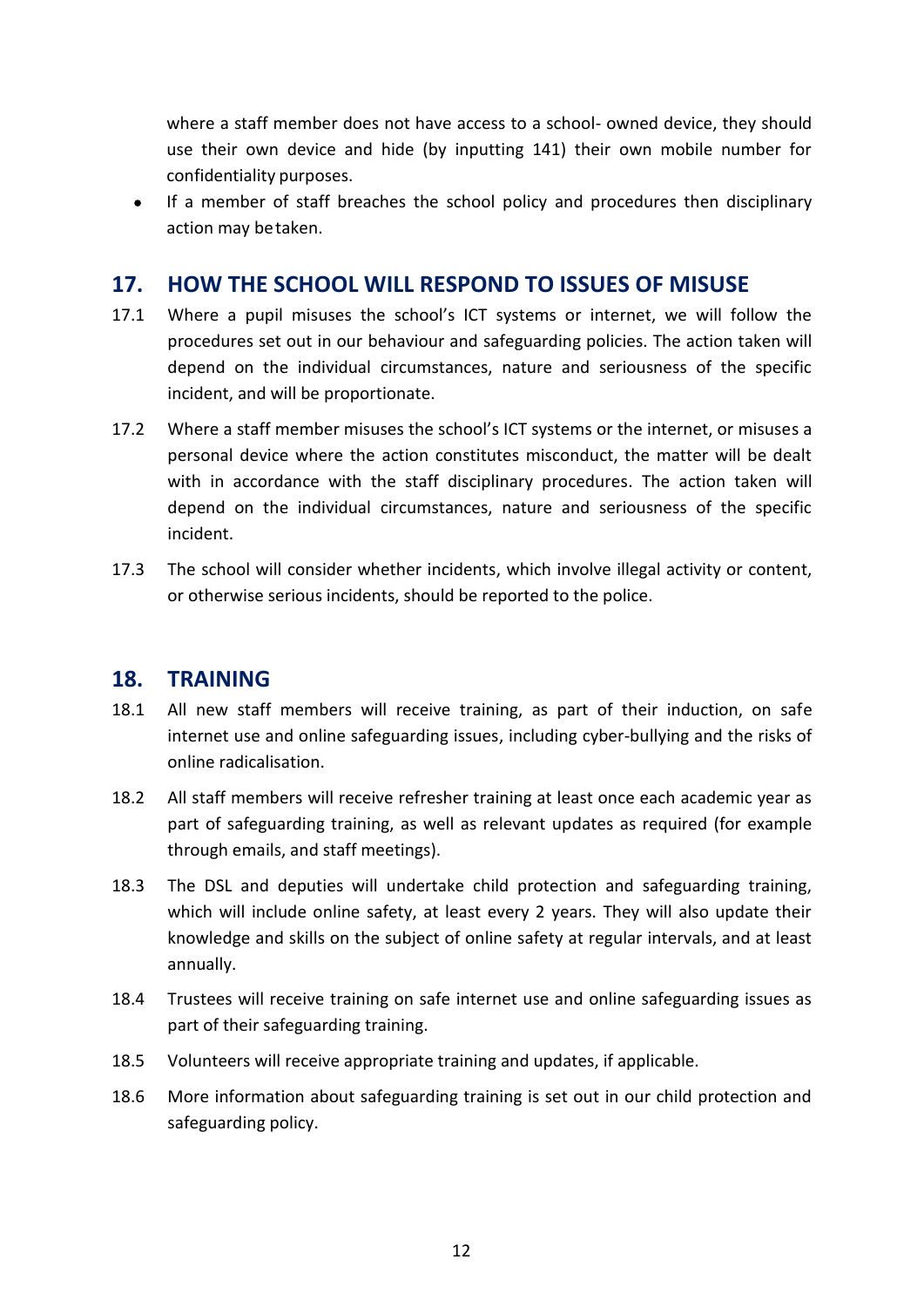## **19. LINKS WITH OTHER POLICIES**

- 19.1 This online safety policy is linked to our:
	- Child protection and safeguarding policy
	- Behaviour policy
	- Staff disciplinary procedures
	- Data protection policy and privacy notices
	- Complaints procedure
	- ICT and internet acceptable use policy.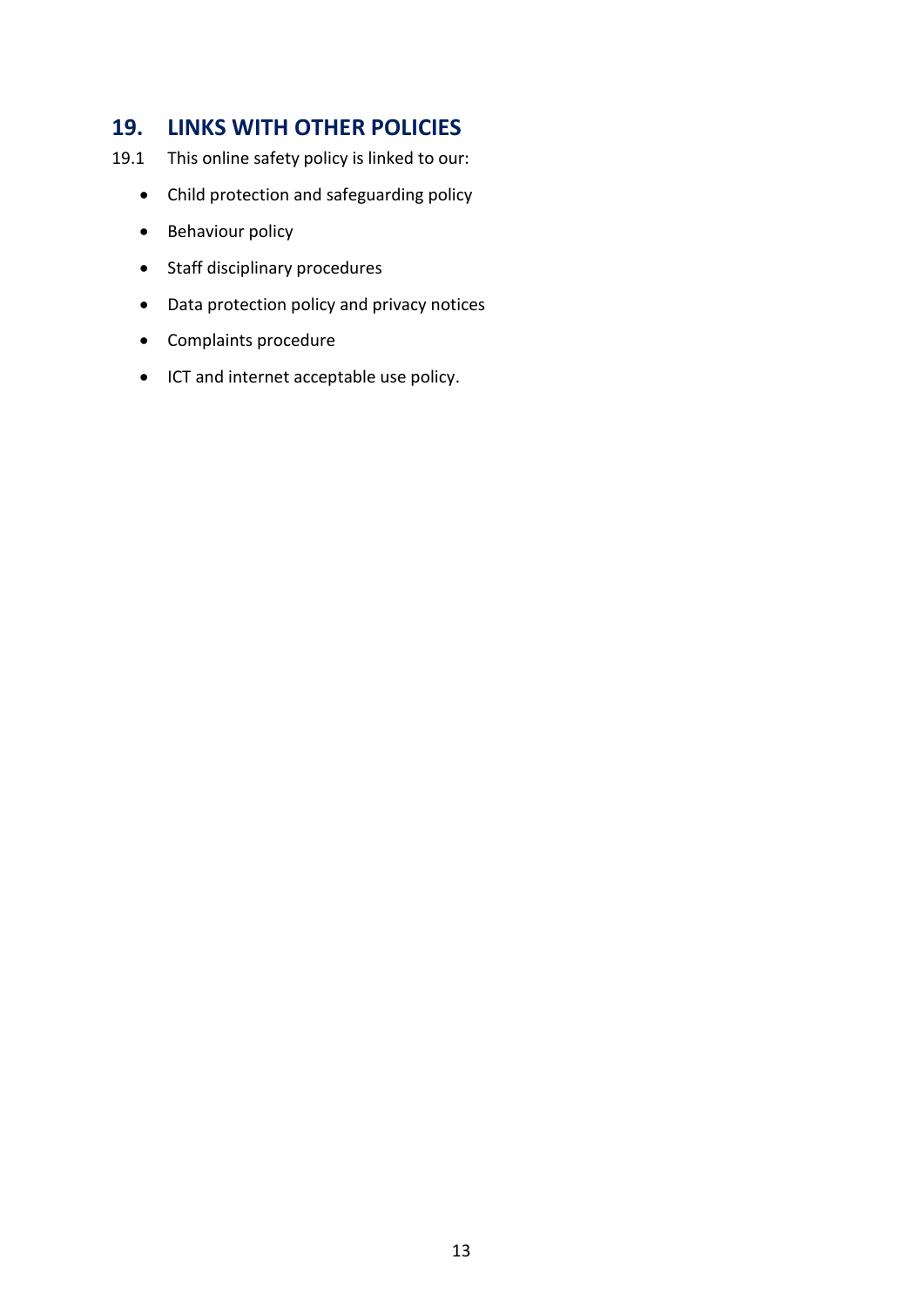## **APPENDIX 1: EYFS AND KS1 ACCEPTABLE USE AGREEMENT (PUPILS AND PARENTS/CARERS)**

## ACCEPTABLE USE OF THE SCHOOL'S ICT SYSTEMS AND INTERNET: AGREEMENT FOR PUPILS AND PARENTS/CARERS

#### **Name of pupil:**

### **When I use the school's ICT systems (like computers) and get onto the internet in school, I will:**

- Ask a teacher or adult if I can do so before using them
- Only use websites that a teacher or adult has told me or allowed me to use
- Tell my teacher immediately if:
	- I click on a website by mistake
	- I receive messages from people I don't know
	- I find anything that may upset or harm me or my friends
- Use school computers for school work only
- I will be kind to others and not upset or be rude to them
- Look after the school ICT equipment and tell a teacher straight away if something is broken or not working properly
- Only use the username and password I have been given
- Try my hardest to remember my username and password
- Never share my password with anyone, including my friends
- Never give my personal information (my name, address or telephone numbers) to anyone without the permission of my teacher or parent/carer
- Save my work on the school network
- Check with my teacher before I print anything
- Log off or shut down a computer when I have finished using it

## **I agree that the school will monitor the websites I visit and that there will be consequences if I don't follow the rules.**

| Signed (pupil): | Date: |
|-----------------|-------|
|                 |       |

**Parent/carer agreement**: I agree that my child can use the school's ICT systems and internet when appropriately supervised by a member of school staff. I agree to the conditions set out above for pupils using the school's ICT systems and internet, and for using personal electronic devices in school, and will make sure my child understands these.

| <b>Signed (parent/carer):</b> | Date: |
|-------------------------------|-------|
|                               |       |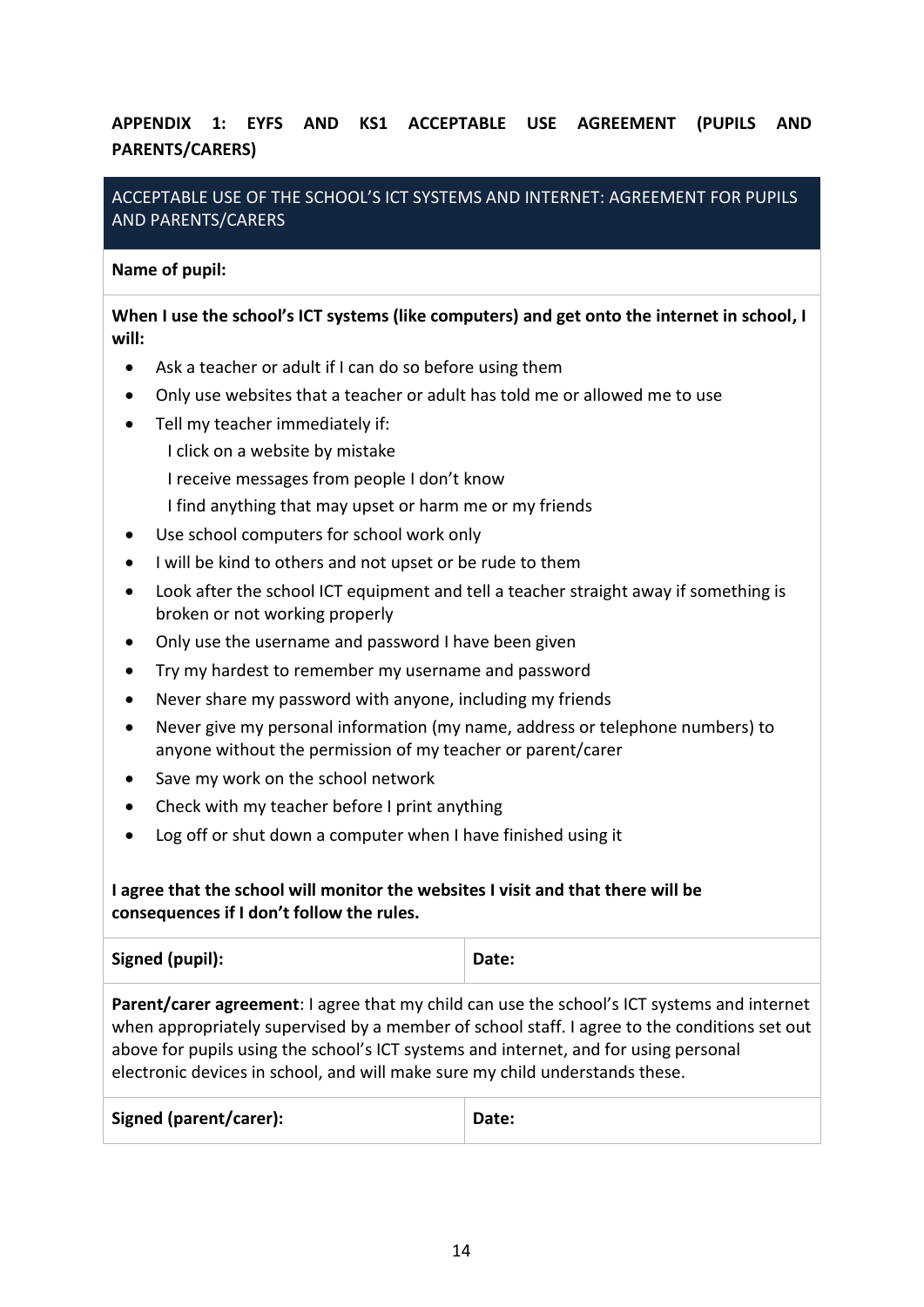## **APPENDIX 2: KS2 ACCEPTABLE USE AGREEMENT (PUPILS AND PARENTS/CARERS)**

### ACCEPTABLE USE OF THE SCHOOL'S ICT SYSTEMS AND INTERNET: AGREEMENT FOR PUPILS AND PARENTS/CARERS

#### **Name of pupil:**

#### **I will read and follow the rules in the Acceptable Use Agreement Policy**

**When I use the school's ICT systems (like computers) and get onto the internet in school I will:**

- Always use the school's ICT systems and the internet responsibly and for educational purposes only
- Only use them when a teacher is present, or with a teacher's permission
- Keep my username and passwords safe and not share these with others
- Keep my private information safe at all times and not give my name, address or telephone number to anyone without the permission of my teacher or parent/carer
- Tell a teacher (or sensible adult) immediately if I find any material which might upset, distress or harm me or others
- Always log off or shut down a computer when I'm finished working on it
- **I will not:**
- Access any inappropriate websites including: social networking sites, chat rooms and gaming sites unless my teacher has expressly allowed this as part of a learning activity
- Open any attachments in emails, or follow any links in emails, without first checking with a teacher
- Use any inappropriate language when communicating online, including in emails
- Log in to the school's network using someone else's details
- Arrange to meet anyone offline without first consulting my parent/carer, or without adult supervision
- **If I bring a personal mobile phone or other personal electronic device into school:**
- I will not use it during lessons, tutor group time, clubs or other activities organised by the school, without a teacher's permission
- I will use it responsibly, and will not access any inappropriate websites or other inappropriate material or use inappropriate language when communicating online
- **I agree that the school will monitor the websites I visit and that there will be consequences if I don't follow the rules.**

### Signed (pupil): **Date: Date:**

**Parent/carer's agreement:** I agree that my child can use the school's ICT systems and internet when appropriately supervised by a member of school staff. I agree to the conditions set out above for pupils using the school's ICT systems and internet, and for using personal electronic devices in school, and will make sure my child understands these.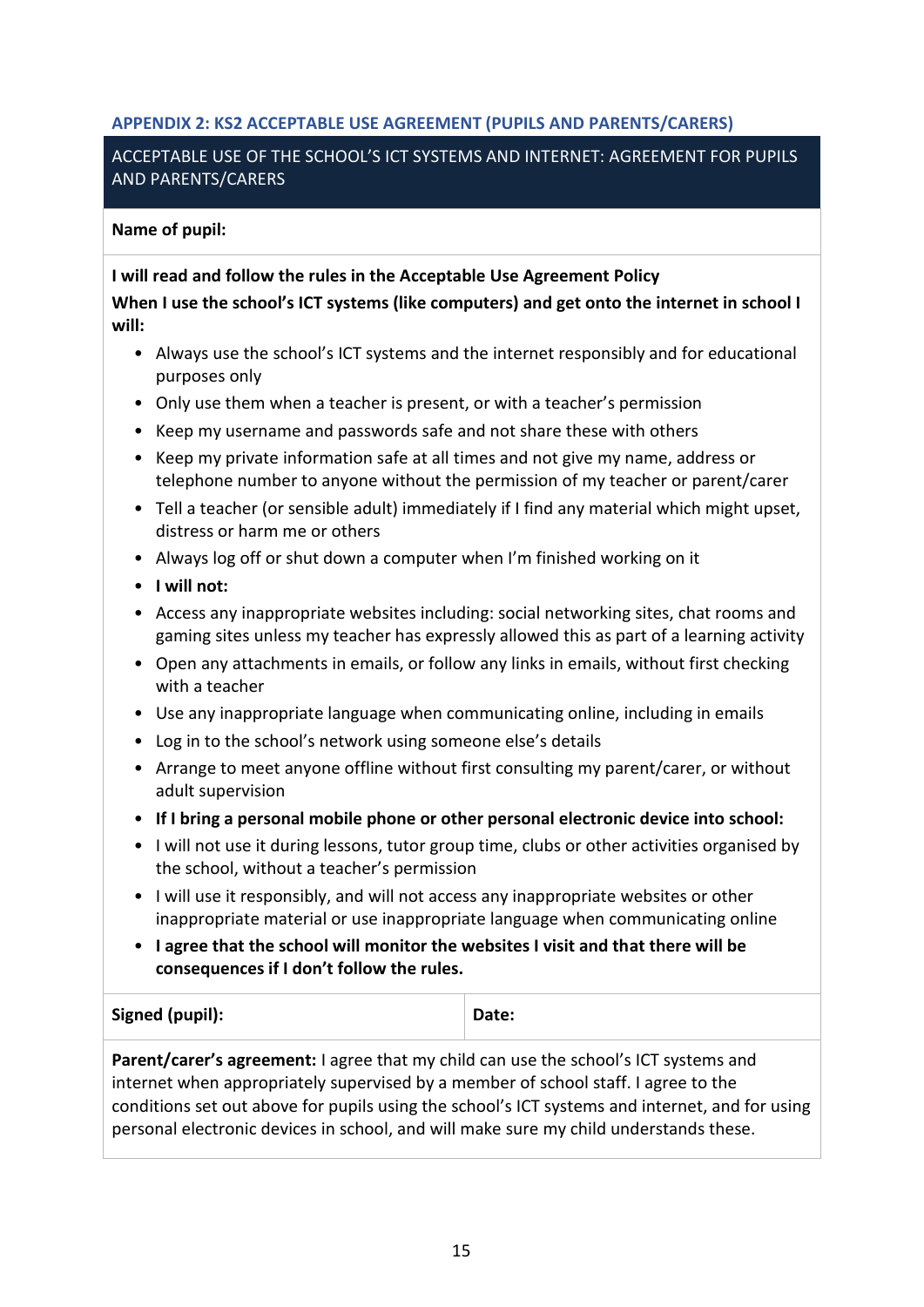## ACCEPTABLE USE OF THE SCHOOL'S ICT SYSTEMS AND INTERNET: AGREEMENT FOR PUPILS AND PARENTS/CARERS

| Signed (parent/carer): | Date: |
|------------------------|-------|
|                        |       |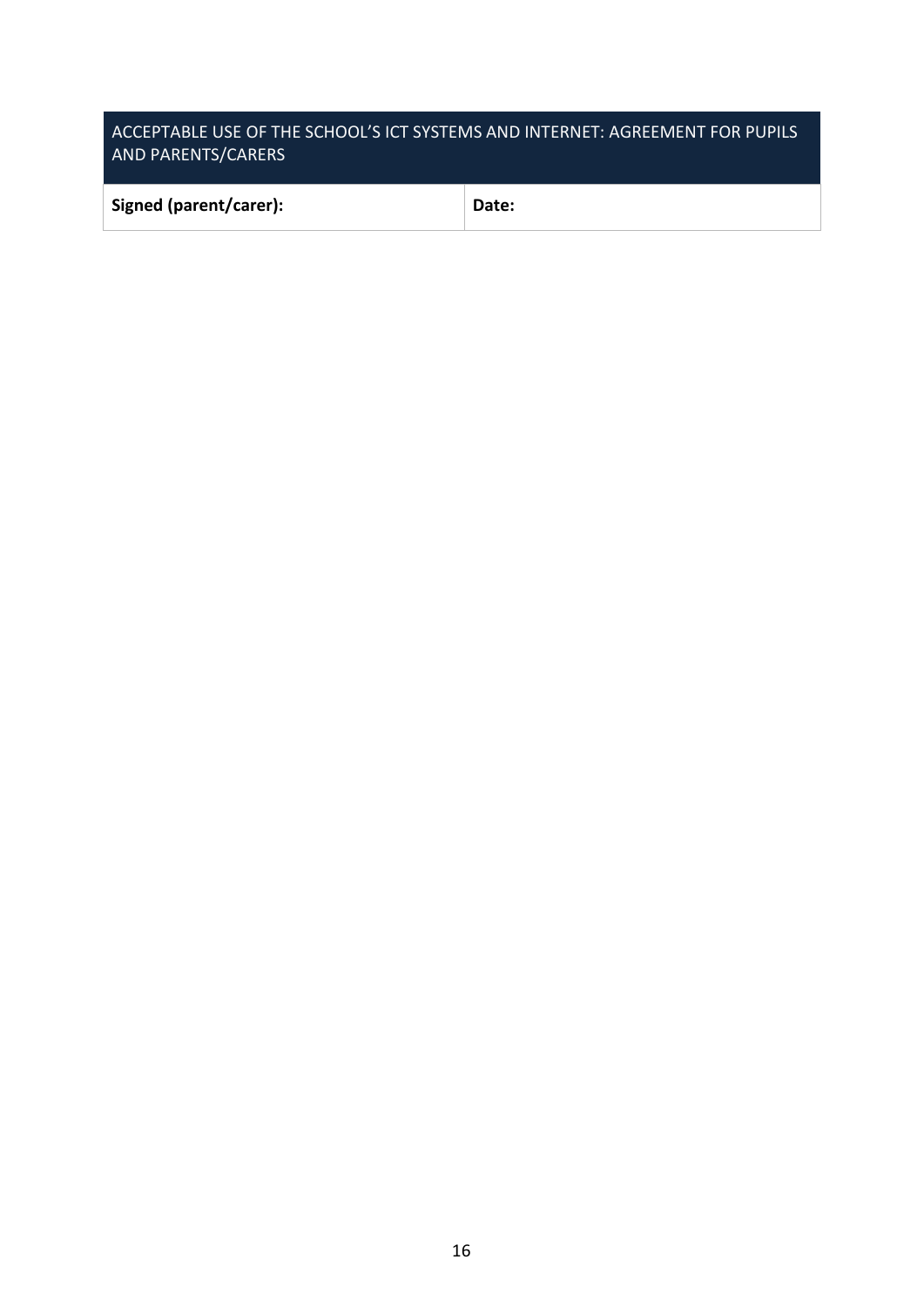## **APPENDIX 3: ACCEPTABLE USE AGREEMENT (STAFF, TRUSTEES, VOLUNTEERS AND VISITORS)**

## ACCEPTABLE USE OF THE SCHOOL'S ICT SYSTEMS AND INTERNET: AGREEMENT FOR STAFF, GOVERNORS,VOLUNTEERS AND VISITORS

**Name of staff member/governor/volunteer/visitor:**

## **When using the school's ICT systems and accessing the internet in school, or outside school on a work device (if applicable), I will not:**

- Access, or attempt to access inappropriate material, including but not limited to material of a violent, criminal or pornographic nature (or create, share, link to or send such material)
- Use them in any way which could harm the school's reputation
- Access social networking sites or chat rooms
- Use any improper language when communicating online, including in emails or other messaging services
- Install any unauthorised software, or connect unauthorised hardware or devices to the school's network
- Share my password with others or log in to the school's network using someone else's details
- Take photographs of pupils without checking with teachers first
- Share confidential information about the school, its pupils or staff, or other members of the community
- Access, modify or share data I'm not authorised to access, modify or share
- Promote private businesses, unless that business is directly related to the school

I will only use the school's ICT systems and access the internet in school, or outside school on a work device, for educational purposes or for the purpose of fulfilling the duties of my role.

I agree that the school will monitor the websites I visit and my use of the school's ICT facilities and systems.

I will take all reasonable steps to ensure that work devices are secure and passwordprotected when using them outside school, and keep all data securely stored in accordance with this policy and the school's data protection policy.

I will let the designated safeguarding lead (DSL) and ICT manager know if a pupil informs me they have found any material which might upset, distress or harm them or others, and will also do so if I encounter any such material.

I will always use the school's ICT systems and internet responsibly, and ensure that pupils in my care do so too.

**Signed (staff member/governor/volunteer/visitor): Date:**